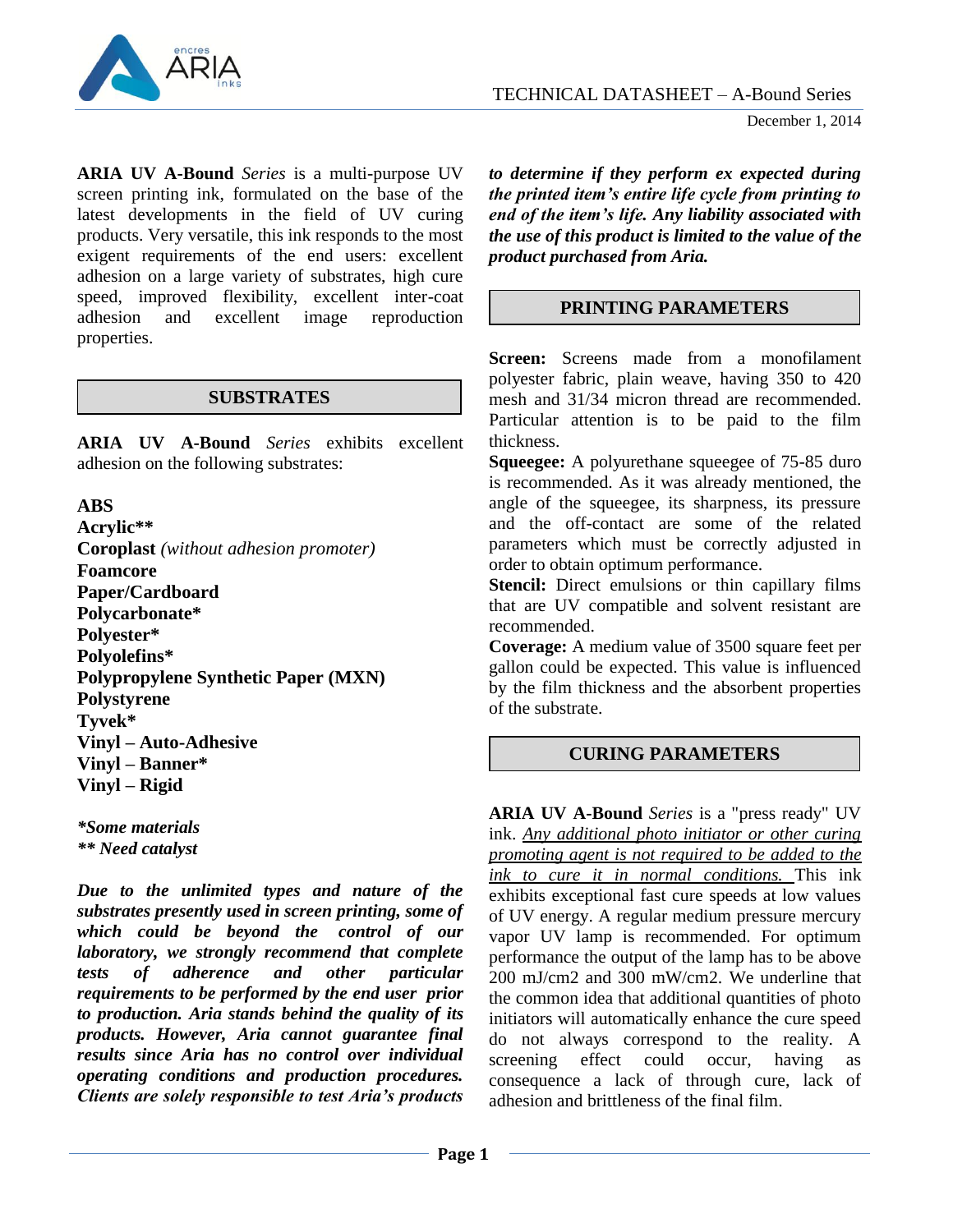

December 1, 2014

### **INK MODIFIERS ADDITIVES**

UV **FBG11000** *Mixing Clear* can be used in any proportions to reduce the intensity of plain colors. UV **FBH11000** *Mixing Clear* is to be used to adjust the optical density of process colors.

For particular needs, the viscosity of the ink can be reduced by the addition of 5-10% of **ARIA UV FREDAB**.

**ARIA UV A-Bound** *Series* exhibits excellent adhesion properties on the mentioned substrates without the use of any adhesion promoter. The end user has to pretest the ink for the intended application prior to production.

## **AVAILABLE COLORS**

**UV A-Bound** *Series* inks are available in the following color systems: ARIA Standard Printing Colors, Matching System Base Colors, Standard Density Halftone Colors, fluorescent and metallic.

Note: Guide matching formulas based on ARIA Standard Printing Base Colors are available for all colors of Matching System.

| <b>Standard Printing</b><br><b>Base Colors</b> | Code | <b>Color Matching System</b><br><b>Base Colors</b> | Code |
|------------------------------------------------|------|----------------------------------------------------|------|
| Primrose Yellow                                | 200  | Yellow                                             | 201P |
| Lemon Yellow                                   | 210  | Yellow 012                                         | 202P |
| Medium Yellow                                  | 220  | Orange 021                                         | 301P |
| Orange                                         | 300  | Warm Red                                           | 506P |
| Dark Orange                                    | 310  | <b>Red 032</b>                                     | 507P |
| Fire Red                                       | 500  | <b>Rubine Red</b>                                  | 508P |
| Bright Red                                     | 505  | Rhodamine Red                                      | 509P |
| Magenta                                        | 605  | Purple                                             | 701P |
| Violet                                         | 720  | Violet                                             | 702P |
| Blue                                           | 805  | Blue $072$                                         | 803P |
| Green                                          | 900  | Reflex Blue                                        | 804P |
| <b>Black</b>                                   | 051  | Process Blue                                       | 805P |
| Mixing White                                   | 030  | Green                                              | 903P |
| S/O White                                      | 106  |                                                    |      |
| Mixing Black                                   | 051  |                                                    |      |
| S/O Black                                      | 052  |                                                    |      |